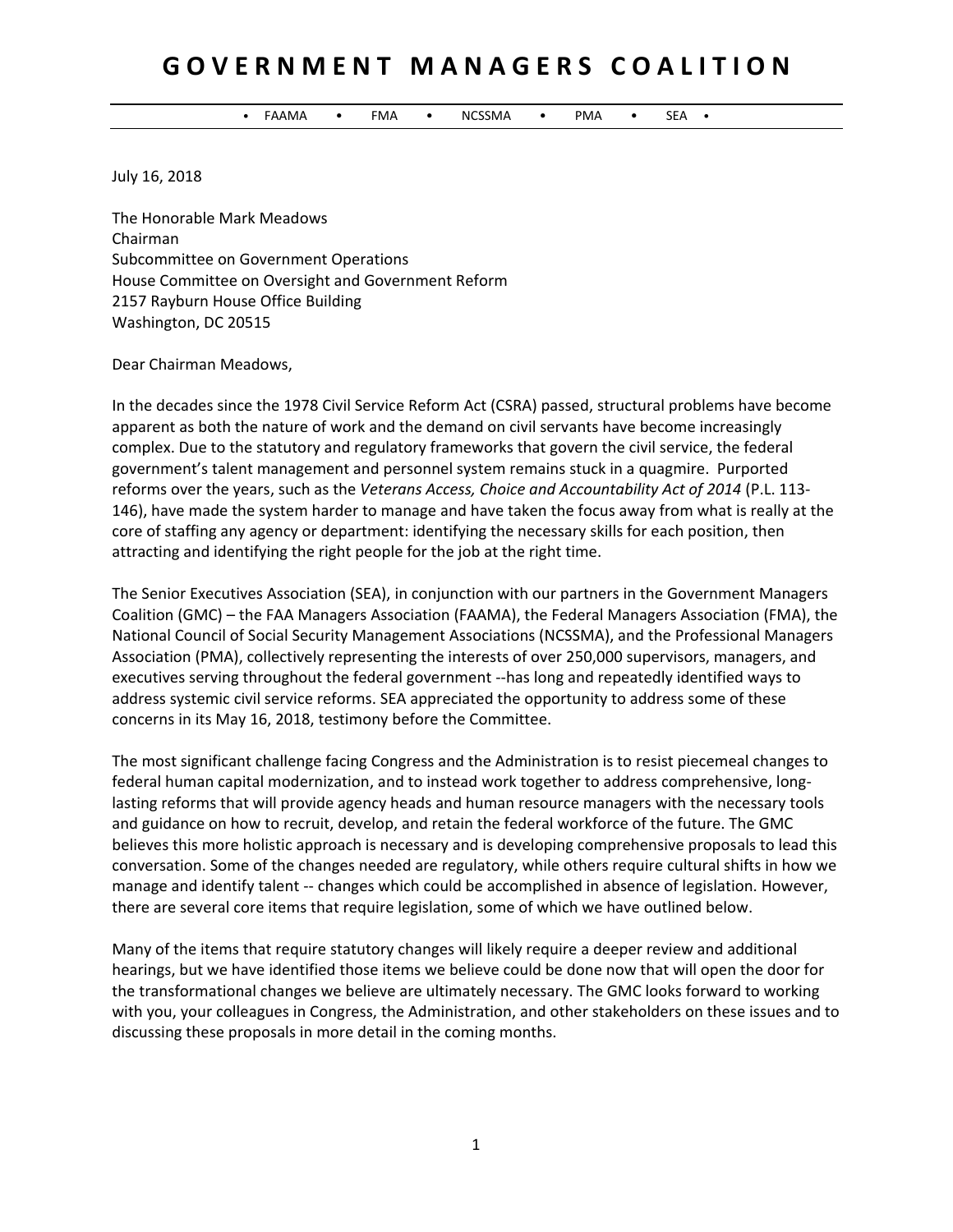The following specific items were identified in the May 16 testimony by the Partnership for Public Service (Exhibit 1; Number in parentheses correspond to the Partnership list). We have listed them in the order of their importance to the GMC.

## **Develop Career Leaders (#4)**

 $\overline{a}$ 

Many of the government's personnel and performance issues stem from the fact that, often, technicians and subject matter experts are promoted into supervisory roles in order to earn promotions, even as many do not actually wish to manage people and, indeed, often lack the political, negotiation, and interpersonal skills necessary to successfully do so. This problem is not unique to government.<sup>1</sup> The single most important thing Congress can do to alter the trajectory of leadership and management practices in the federal government is to invest in the intentional cultivation of leaders at all levels and to professionalize the practice of leadership.

- o Although overall General Schedule reform is needed, a starting place is to create a dual-track system for supervisors/leaders and technical specialists.
- $\circ$  Begin rotational programs for promising GS-11 through GS-13 employees interested in management to provide them with an opportunity to work in different program and management offices, thus developing an enterprise view of how they each work together and contribute to the agency's mission.
- o Require joint duty for GS-15 employees, rather than mandatory rotation at the SES level.
- o Create a requirement for continuing development of leadership skills and a leadership certification program for all SES.
- $\circ$  Professionalize and develop mission support staff by requiring professional competencies and certification for functions such as HR specialists, acquisition specialists, IT specialists, et al.
- o Amend *GPRAMA* to require that diversity and inclusion be embedded in agency strategic planning and talent management<sup>2</sup>.
- $\circ$  Require the creation of a centralized database of leadership development programs inside and outside government that employees can easily use to identify growth/development opportunities.
- $\circ$  Require the creation of a centralized platform to post details and rotations so employees can more easily move between agencies.
- $\circ$  Require security clearance reciprocity, suitability reciprocity, and paperwork reciprocity, as well as a clear process for details and rotations to better enable the management of employees as an enterprise asset and to better facilitate rotating employees across government.
- o Creation of a centralized training center for mandatory/government-wide required check-thebox trainings – use a shared services model to save money, rather than having each agency create their own trainings and systems.

## **Political Appointee Reform (#10), Hold Leaders Accountable (#1) & Address Accountability (#5)**

The GMC recommends a reduction in the number of political employees, which would help streamline decision-making and could save taxpayers nearly \$1 billion over ten years, if the number of appointees were capped at 2,000. According to the findings of two National Commissions, multiple task forces, and scholars like Dr. Paul Light, excessive political appointments "actually undermine effective presidential control of the executive branch." Unnecessary bureaucratic layering of appointments, coupled with underprepared career leaders has proven to be a recipe for breakdowns.<sup>3</sup>

<sup>3</sup> [https://volckeralliance.org/sites/default/files/attachments/Vision%20%2B%20Action%20-](https://volckeralliance.org/sites/default/files/attachments/Vision%20%2B%20Action%20-%20The%20Volcker%20Alliance.pdf) [%20The%20Volcker%20Alliance.pdf](https://volckeralliance.org/sites/default/files/attachments/Vision%20%2B%20Action%20-%20The%20Volcker%20Alliance.pdf)

<sup>1</sup> <https://news.gallup.com/businessjournal/182378/one-people-possess-talent-manage.aspx>

<sup>2</sup> Broadening Participatio[n http://journals.sagepub.com/doi/abs/10.1177/0002764218768863](http://journals.sagepub.com/doi/abs/10.1177/0002764218768863)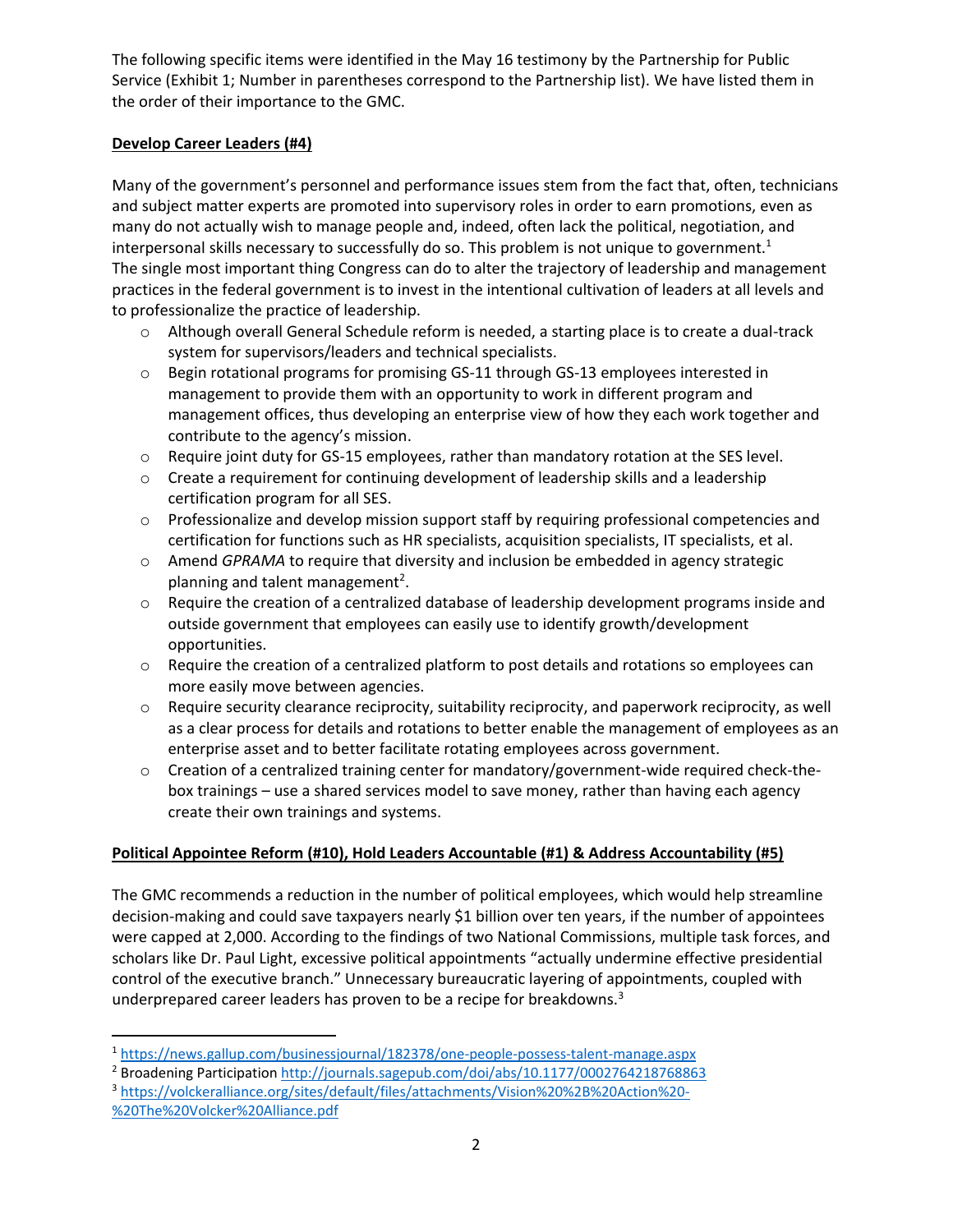- o Require agencies, in conjunction with PPO and OPM, to provide comprehensive onboarding to all new political appointees, including introduction to agency budgets, strategic plans, human capital requirements, performance management, and agency culture.
- $\circ$  Require all political appointees to have performance plans that conform to OPM and agency standards and align to agency strategic plans.
- $\circ$  Reduce the number of political appointees, making some positions career reserved, especially those positions at the C-Suite level that oversee management, not policy, functions –
	- *Base the percentage of non-career Senior Executives permitted on filled, not allocated positions, and reduce the percentage permitted at any agency from 25% to 15%.*
	- *Require agencies to fill positions that entail direct responsibility for agency-wide administrative functions in the areas of finance, acquisition, information technology, and human resources with career appointees.*
	- *Designate the assistant secretary for administration or management (or comparable position) as career reserved.*
	- *Require all cabinet level agencies to have at least one career Senior Executive at the principal Deputy Assistant Secretary level for each Assistant Secretary or comparable position.*
- $\circ$  Reduce the number of political appointees requiring Senate confirmation for management, not policy focused, jobs – especially at agency components.
- o Require Technical Qualifications for certain management-focused jobs, e.g. CFO, CIO, CAO, CHCO to ensure that either career appointees or political appointees have the necessary experience and skillsets to succeed in those positions.
- $\circ$  Increase transparency by publishing all political appointments annually in the Federal Register, regardless of whether the appointment is PAS or not.

## **Address Accountability (#5)**

Facilitate and standardize the termination of poor performers; It should not require an army of lawyers to effectuate a personnel action. The current adverse actions and appeals process is so complex and cumbersome that many managers are reluctant to go through the seemingly endless steps of addressing employee conduct and performance issues. This reluctance is compounded with challenges in the hiring arena, where managers often decide to keep a suboptimal employee because the alternative is having no employee at all to perform necessary duties.

- o Eliminate the statutory requirement that creates Performance Improvement Plans (PIPs).
- o Require agencies to build out levels of onboarding and training for new employees, new supervisors, and new Senior Level employees that focuses on the expectations of the agency at each level, the tools employees need at each level, and the stewardship of taxpayer dollars through personally and professionally carrying out their duties.
- $\circ$  Amend Title 5 to require mandatory supervisor training every three years.
- o Create an ombudsman position within agencies to serve as a liaison to supervisors on personnel actions.
- $\circ$  Provide funding for an online playbook with information on how to handle adverse actions, performance problems, improving employee morale, and other areas supervisors may need guidance.
- o Increase the table of penalties for holding Senior Executives accountable.
- o Streamline adverse actions appeals and mitigate forum shopping through consolidation of OSC, MSPB, EEOC federal under a single adjudicative entity.
- $\circ$  Probationary period need to affirmatively decide to keep employee. Manager accountability for making the decision. If manager doesn't make it supervising people, they are kicked back into a functional role instead of getting fired.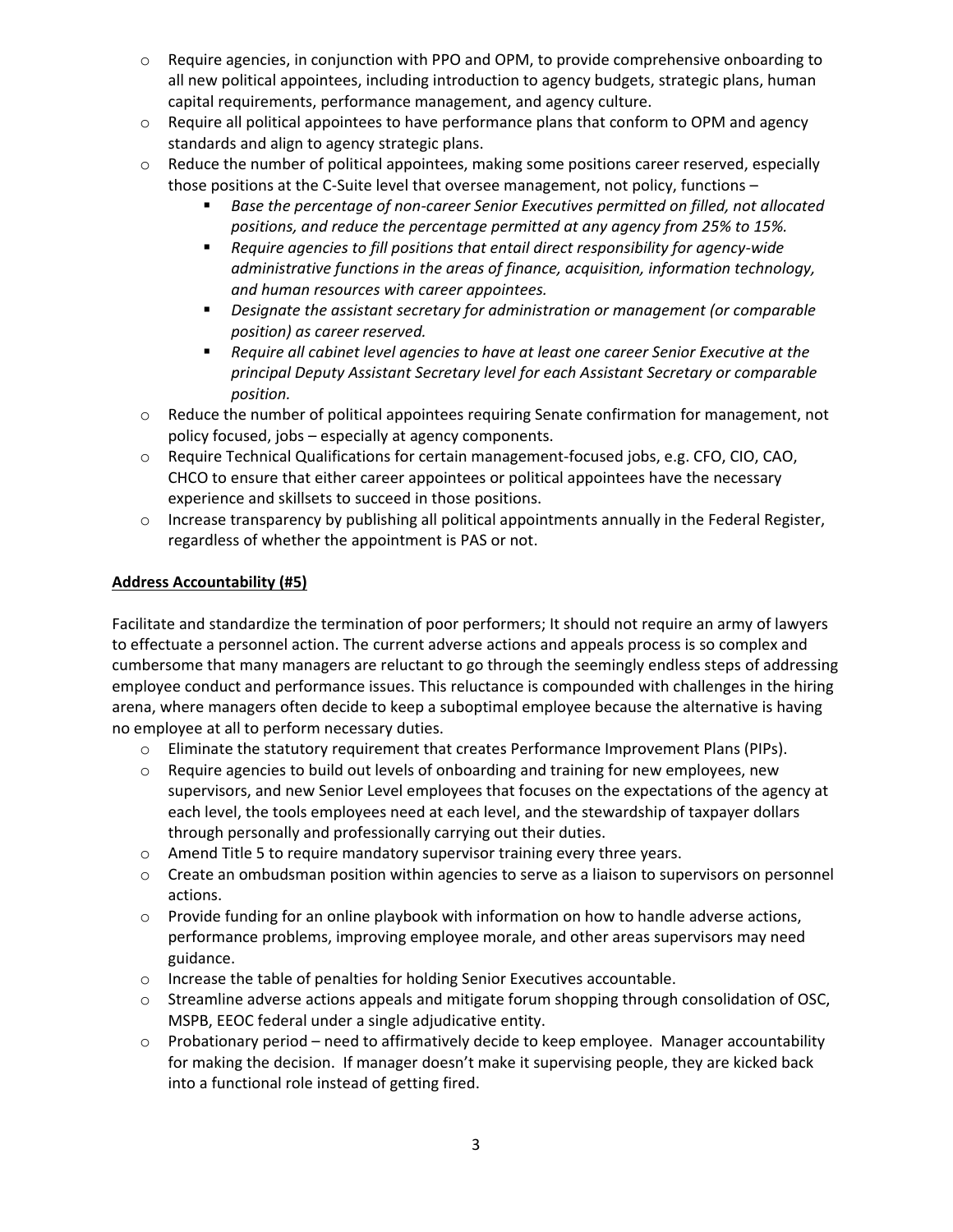$\circ$  Probationary period – new probationary period for managers moving into jobs with a higher level of complexity. If he/she can't succeed, fall back to prior level.

## **Use Data (#9)**

Currently, there is neither a government-wide set of data standards, nor a standard for data curation to ensure federal data is usable and transparent. Federal employees also lack access to essential training on best practices for data collection, use, and analysis. The GMC believes Congress can help create a data-centric culture in agencies to more effectively and efficiently deliver programs and services – but that to do so requires a focus on ensuring employees throughout the agency understand data and have access to it.

- o Create standards and governance for data, along with a named owner (e.g. NIST, Chief Data Officers, U.S. Chief Statistician) to ensure the system is designed to hold agencies accountable for conforming to the new standards.
- o Require agencies to train employees on the collection and use of data.
- $\circ$  Empower a central office in each agency to oversee the standards and enterprise use of data to inform agency planning and decision-making.
- $\circ$  Think through datasets and bring together performance data, evidence and evaluation, and other program data in a curated, visually usable, and transparent format; require Performance.gov, USAspending.gov, and Data.gov to create common curation and linkage standards to allow for more transparency for taxpayers; create a data cloud with funding for these sites to ensure any new data systems are interoperable.
- o Amend the Paperwork Reduction Act to make quick citizen service satisfaction surveys easier to execute.

#### **Fix Hiring Process (#2) and Make It Easier to Move in/out of Workforce (#6)**

The government's hiring and recruiting system is designed to ensure employees can't hire their brotherin-law, rather than to ensure the agency can get the talent it needs. If agencies and departments are to meet their missions to improve the delivery of services to taxpayers, and if the government is to better compete for talent, this approach must change.

- $\circ$  Require agencies to routinely assess the skills necessary for jobs, especially at the senior levels, and create an overall talent management plan aligned to the specific agency's strategic plan.
- o Agencies should have a comprehensive manpower function enabling them to understand the requirements and costs for jobs at all levels – whether those jobs are accomplished by a federal employee, contractor, or other type of personnel (i.e. military or reservist).
- $\circ$  Require the use of shared certificates for most hiring actions and create a federal Talent Assessment Center that can help agencies identify skills needed for jobs and the skills of incoming applicant to provide better matches.
- $\circ$  Create a task force to explore total compensation packages and the possibility of portable benefits in the federal sector.
- o Establish career passports to allow exit and reentry from public service, ensuring the federal government benefits from the skills federal employees gain in the private sector and simplifying a return to federal service at a higher level.
- o Address appropriations issues that stymie project-based work and HR planning.
- o The GMC supports several important government-wide provisions in the House and/or Senate National Defense Authorization Acts (NDAAs) currently in conference, including:
	- o House Section 1106, Extension of authority to conduct telework travel expenses test programs
	- o House Section 1107, Personnel demonstration projects
	- $\circ$  House Section 1108, Expanded flexibility in selecting candidates from referral lists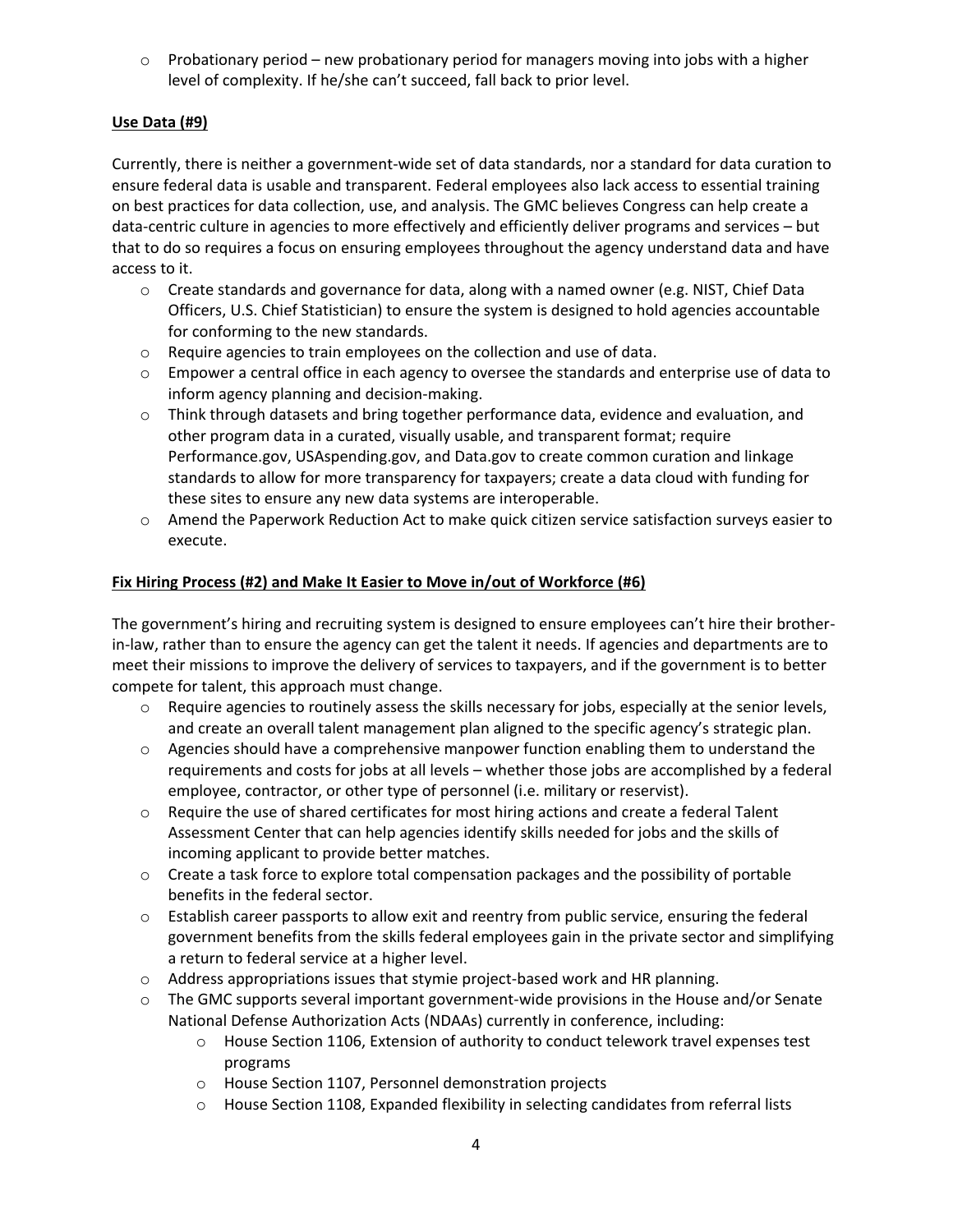- $\circ$  House Section 1109, Temporary and term appointments in the competitive service
- $\circ$  House Section 1110, Expedited hiring authority for college graduates and postsecondary students
- o House Section 1112, Reporting requirement
- o Senate Section 1122, Expedited hiring authority for college graduates and postsecondary students
- $\circ$  Senate Section 1123, Increase maximum amount of voluntary separation incentive pay authorized for civilian employees
- $\circ$  Senate Section 1124, One-year extension of temporary authority to grant allowances, benefits, and gratuities to civilian personnel on official duty in a combat zone
- o Senate Section 1125, One-year extension of authority to waive annual limitation on premium pay and aggregate limitation on pay for Federal civilian employees working overseas

#### **Fill Critical Vacancies (#4/10)**

Leadership vacuums stymie the ability of organizations to seamlessly execute mission and provide service to taxpayers. Acting leaders are not fully empowered to make all necessary decisions, therefore succession planning and thoughtful/intentional alignment of key staff and positions – for both career and political leaders – are two important areas of focus.

- $\circ$  Review the above proposals around converting management positions to career reserved. This would cut down on the number of vacancies across a presidential transition and would also provide for continuity of agency operations.
- $\circ$  At the career level, agencies should be required to have comprehensive talent management IT systems that allow them to track vacancies, hiring efforts, and skillsets required for each vacancy.
- $\circ$  Congress should appropriate funding for agencies to modernize their human capital systems, but require agencies to employ a shared services model to ensure interoperability and to more easily allow employees to transfer between jobs and agencies.
- $\circ$  There are currently 13 agencies without permanent Inspectors General Presidents and Congress alike must prioritize filling key oversight roles.

## **Overhaul the Pay & Classification System (#3)**

The GMC agrees that it is time for a comprehensive overhaul of the pay and classification system; federal agencies and personnel are currently governed by a byzantine morass of over one hundred systems. Discrete proposals are listed below. However, absent the creation of a strong and professionalized talent management and assessment system, pay reform will not be as effective in meeting government needs as it could and should be.

- $\circ$  Implement market incentive pay that address market realities such as shortages in particular skills or regional considerations.
- o Modify or phase out, as appropriate, the General Schedule (GS) to ensure flexible pay bands for a variety of occupations, with the ability to allow for performance-based salary adjustments.
- o Allow for two salary adjustments per year an annual comparability increase and a performance-based increase.
- $\circ$  Revamp the classification system through assessments of jobs, position descriptions, and skills to determine the pay band level for each position.
- $\circ$  Any changes to the GS should be conducted through agency pilots and a ten-year phasein period.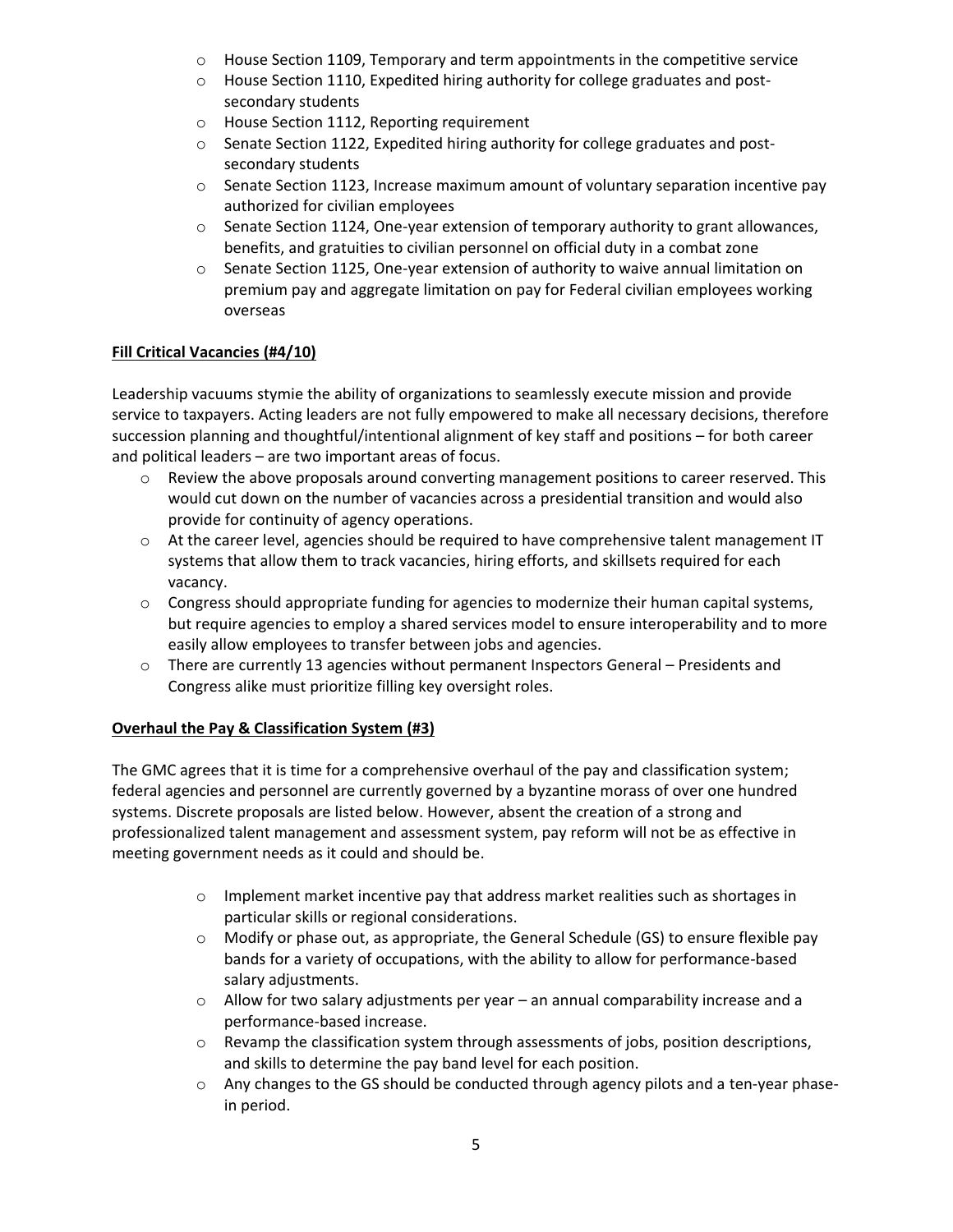- $\circ$  Eliminate time-in-grade requirements, which impede the early promotion of highlyskilled employees.
- o Delink SES pay from the Executive Schedule.
- o Restore locality pay to the SES.
- o Provide annual increases (based off the GS increases) to Senior Executives rated Fully Successful or higher.
- o Increase the floor of SES pay to 5% above the top GS pay level.
- $\circ$  Create a pay system sunset board every 5 years agencies need to prove their existing statutory personnel flexibilities are giving them the capabilities they claim they needed, or the authority lapses and they revert to a more common system.

Given what federal employees are able to accomplish within the current system, just imagine what they could do without the unnecessary red tape and bureaucracy hindering their work to deliver on their agencies' missions on behalf of the American people. The GMC is eager to roll up our sleeves and help drive the important conversation around the need for comprehensive civil service modernization. As we hope this communication demonstrates, many federal employees are eager – and indeed have been waiting years or even decades – to see meaningful updates enacted in the civil service.

SEA Executive Director Jason Briefel [\(briefel@seniorexecs.org\)](mailto:briefel@seniorexecs.org) may be contacted with questions and to coordinate further engagement with the GMC on this letter and these proposals.

Thank you again for the opportunity to weigh in on this very important topic.

Sincerely,

 $\overline{\phantom{a}}$ 

ANDY TAYLOR **EXECUTE 12 IN TAN ANDER MENEE M. JOHNSON** President President President

Thomas R. Burger

THOMAS R. BURGER CHRISTOPHER DETZLER Executive Director **President** Professional Managers Association National Council of Social Security

nee M

FAA Managers Association **Federal Managers Association** 

Management Associations

BILL VALDEZ President Senior Executives Association

\_\_\_\_\_\_\_\_\_\_\_\_\_\_\_\_\_\_\_\_\_\_\_\_\_\_\_\_\_\_

CC: Members of House Committee on Oversight and Government Reform

\_\_\_\_\_\_\_\_\_\_\_\_\_\_\_\_\_\_\_\_\_\_\_\_\_\_\_\_\_\_ \_\_\_\_\_\_\_\_\_\_\_\_\_\_\_\_\_\_\_\_\_\_\_\_\_\_\_\_\_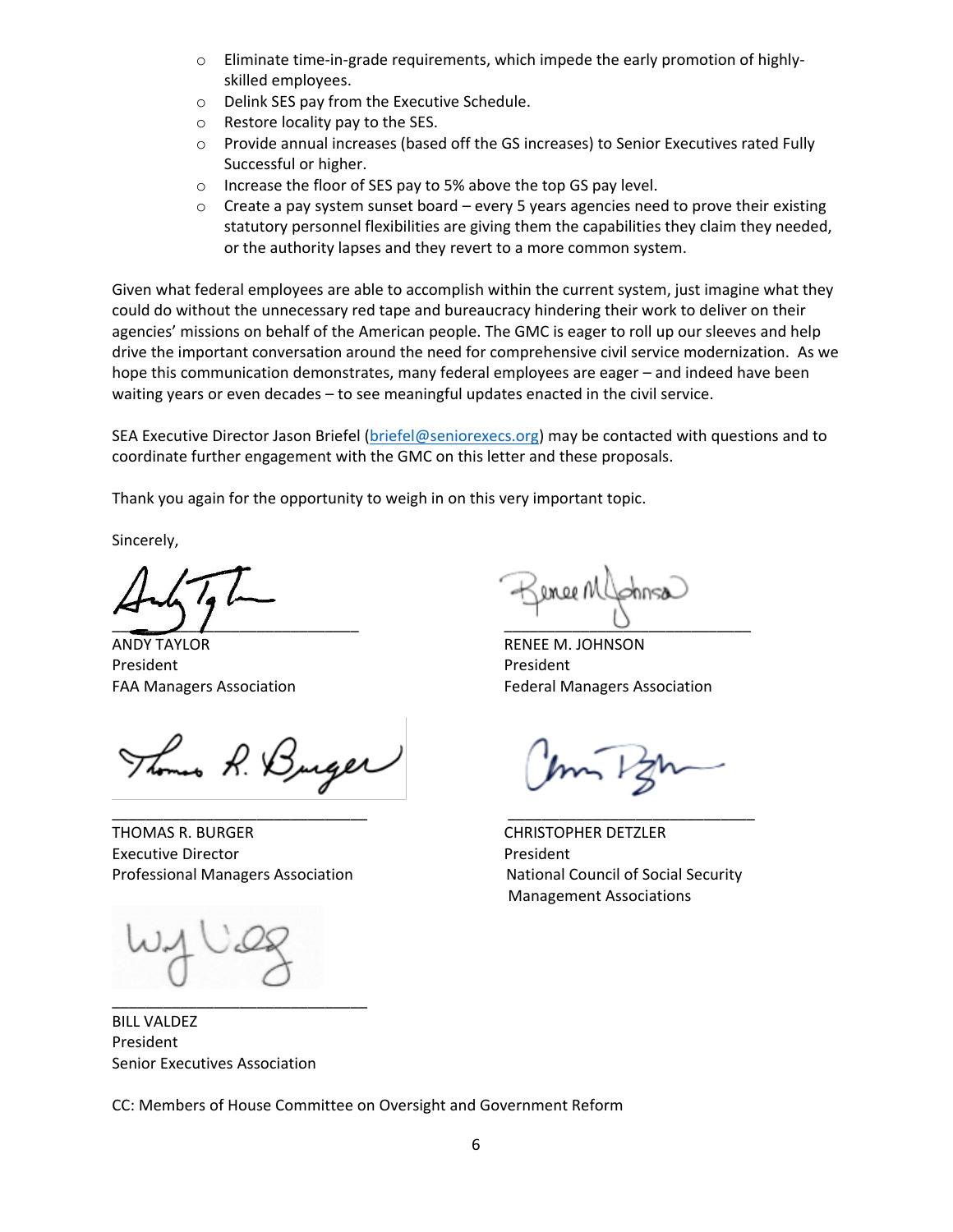**Exhibit 1 -** Partnership for Public Service President/CEO Max Stier 10 Civil Service Modernization Ideas

#### **1. Hold leaders accountable**

a. Leader ownership by political leaders is critical – and this includes Congress. Need to be accountable for management; not just rewarded for policy development and crisis management

b. Establish clear performance plans for political leaders and hold more hearings and meetings with agencies on management issues

#### **2. Fix hiring**

a. On average, it takes the federal government 106 days to hire an employee, well over double the private sector

b. Quick – direct hire for recent grads, change the standard for OPM approval of direct hire authority to the need to demonstrate a shortage of highly qualified candidates versus a shortage of minimally qualified candidates.

c. Use student interns as a pipeline for entry level talent.

#### **3. Market Pay**

a. Pay system was last overhauled in 1949 and does not reflect the realities of the modern labor market. Must move to more market sensitive system

#### **4. Develop better career leaders**

a. More and better training for new supervisors and managers

b. Create a dual promotional track for technical experts

c. Strengthen the SES

#### **5. Address accountability**

a. Only 28.2 percent of federal employees agree that their work unit takes steps to deal with poor performers who cannot or will not improve

b. Firing feds faster not the answer, better management is. Use the probationary period and require managers to make an affirmative decision to retain someone

#### **6. Mobility**

a. Public-private talent exchange

b. Create a "passport" to make it easier for former feds to return noncompetitively at level for which they are qualified not at what they left

#### **7. Customer service**

a. Exempt voluntary citizen feedback from the PRA so that agencies can build the voice of the customer into their programs.

#### **8. Create a culture of recognition**

a. Visit agencies – shout out to Meadows & Connolly

b. Require IGs to focus not just on what is going wrong in agencies, but what agencies are doing well that can be expanded to other agencies.

#### **9. Use data**

a. Data can be a powerful management tool and a means by which Congress can hold agency leaders accountable for the health of their organizations.

b. FEVS represents the most comprehensive data on employee views that government has.

c. Benchmark data for administrative processes provides to highlight and build upon management efficiencies.